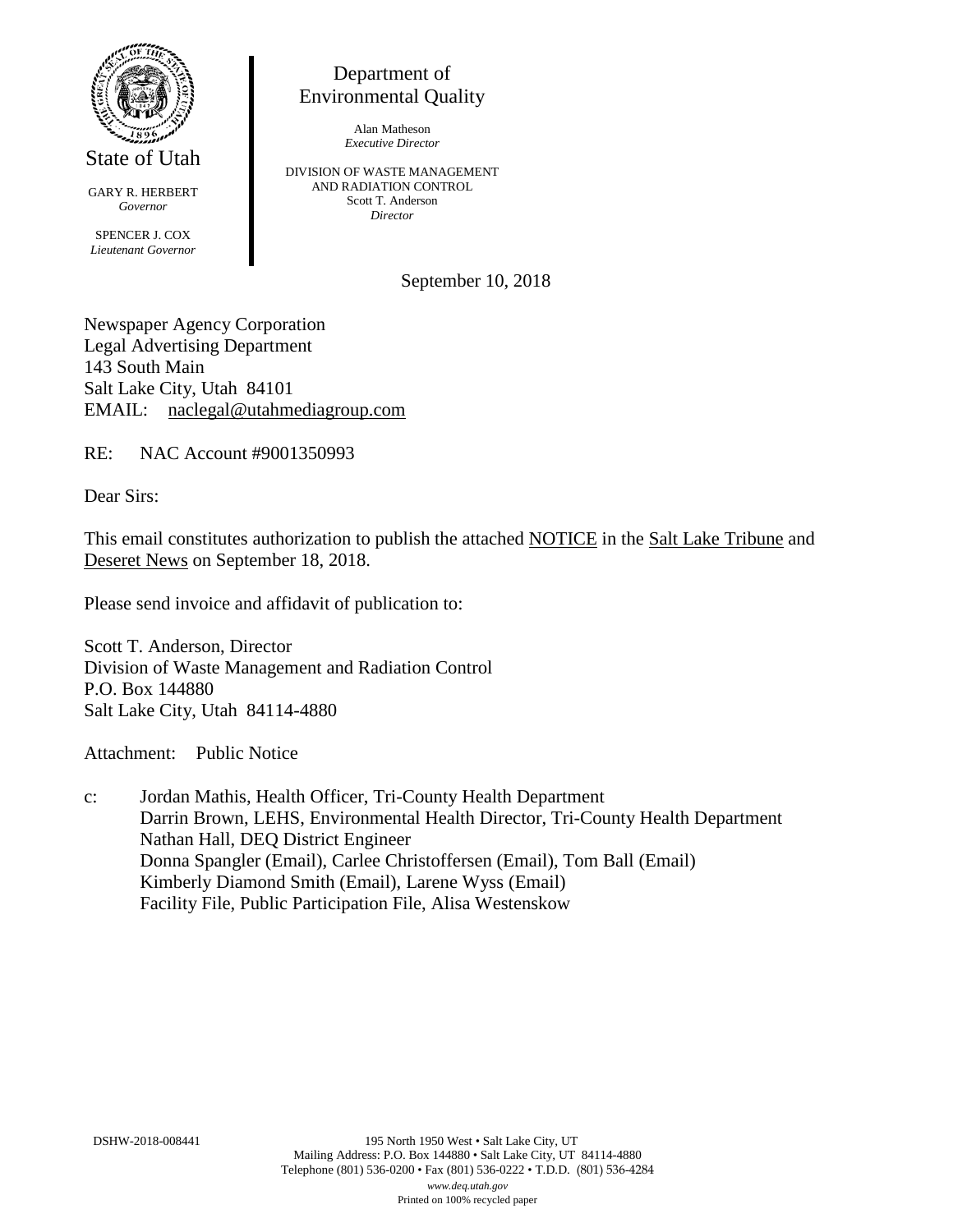

State of Utah

GARY R. HERBERT *Governor*

SPENCER J. COX *Lieutenant Governor*

Department of Environmental Quality

> Alan Matheson *Executive Director*

DIVISION OF WASTE MANAGEMENT AND RADIATION CONTROL Scott T. Anderson *Director*

September 10, 2018

Uintah Basin Standard 268 South 200 East Roosevelt, Utah 84066 [ubslegals@ubmedia.biz](mailto:ubslegals@ubmedia.biz)

Dear Sirs:

This email constitutes authorization to publish the attached NOTICE in the Uintah Basin Standard on September 18, 2018.

Please send invoice and affidavit of publication to:

Scott T. Anderson, Director Division of Waste Management and Radiation Control P.O. Box 144880 Salt Lake City, Utah 84114-4880

Attachment: Public Notice

c: Jordan Mathis, Health Officer, Tri-County Health Department Darrin Brown, LEHS, Environmental Health Director, Tri-County Health Department Nathan Hall, DEQ District Engineer Donna Spangler (Email), Carlee Christoffersen (Email), Tom Ball (Email) Kimberly Diamond Smith (Email), Larene Wyss (Email) Facility File, Public Participation File, Alisa Westenskow